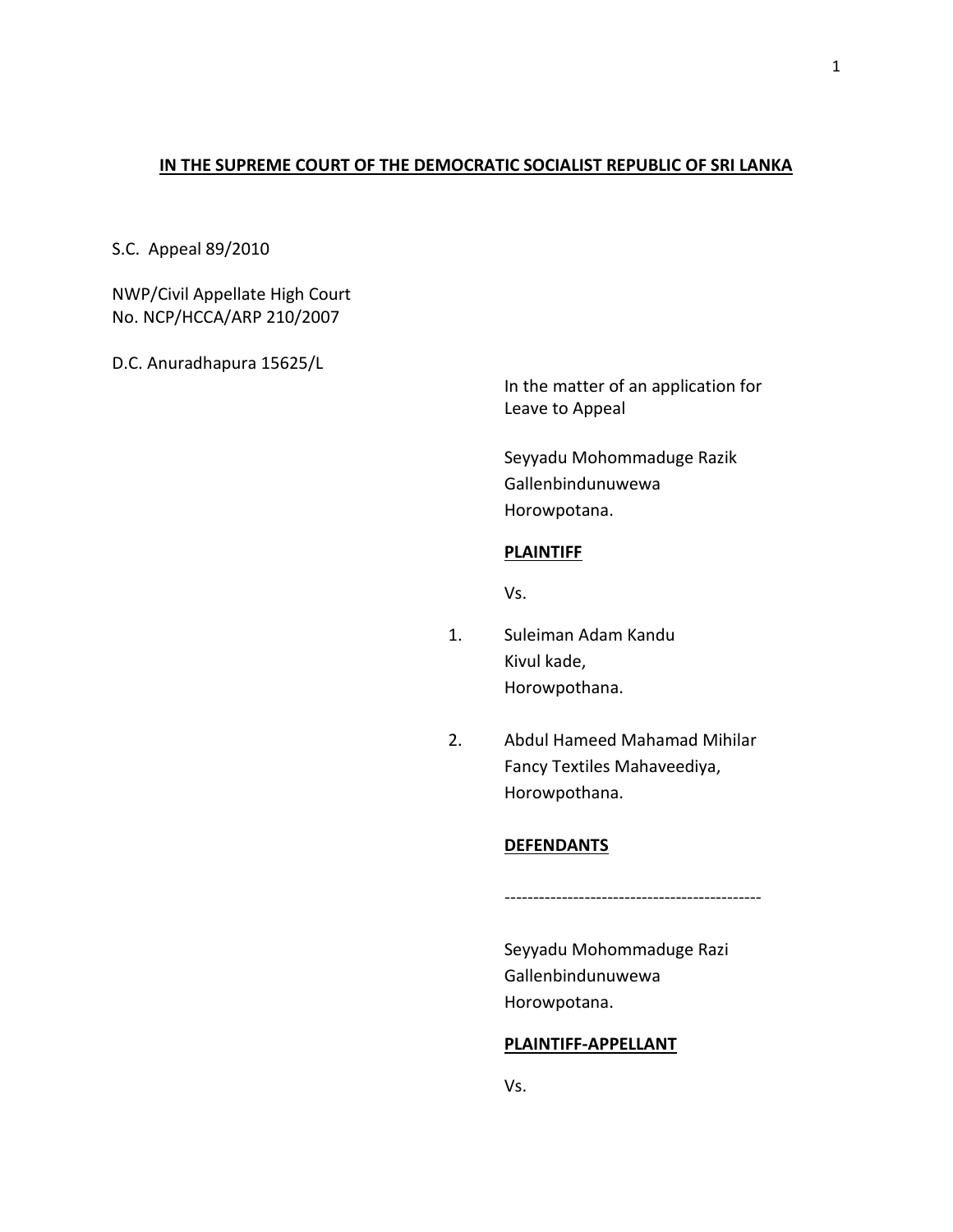- 1. Suleiman Adam Kandu Kivul kade, Horowpothana.
- 2. Abdul Hameed Mahamad Mihilar Fancy Textiles Mahaveediya, Horowpothana.

### **DEFENDANTS-RESPONDENTS-**

## **AND NOW BETWEEN**

Seyyadu Mohommaduge Razik Gallenbindunuwewa Horowpotana.

## **PLAINTIFF-APPELLANT-PETITIONER**

Vs.

- 1. Suleiman Adam Kandu Kivul kade, Horowpothana.
- 2. Abdul Hameed Mahamad Mihilar Fancy Textiles Mahaveediya, Horowpothana.

# **DEFENDANTS-RESPONDENTS-RESPONDENTS**

**BEFORE:** B.P. Aluwihare P.C., J. Anil Gooneratne J. & K. T. Chitrasiri J.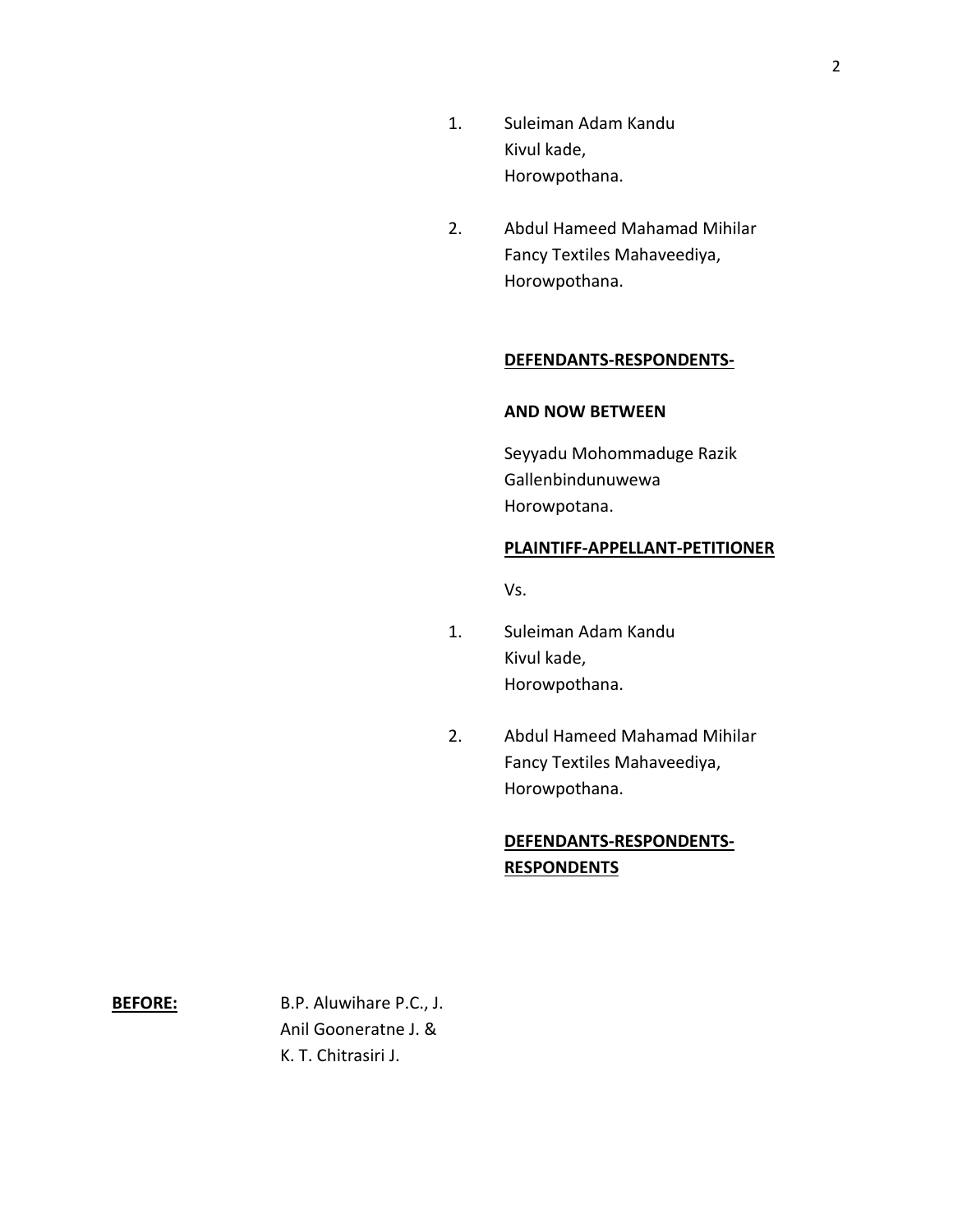**COUNSEL:** Mahanama de Silva with K.N.M. Dilrukshi for the Plaintiff-Appellant-Petitioner N. M. Shaheid for Defendants-Respondents-Respondents

**ARGUED ON:** 15.07.2016

**DECIDED ON:** 30.09.2016

### **GOONERATNE J.**

This was an action filed in the District Court of Anuradhapura for a declaration of title and eviction of the  $1<sup>st</sup>$  and  $2<sup>nd</sup>$  Defendants named in the plaint filed in the District Court. The learned District Judge of Anuradhapura, after trial delivered judgment dismissing the plaint. An appeal had been preferred to the Civil Appellate High Court from the judgment of the District Court, and that Appeal was dismissed by the High Court on or about 20.10.2009. The application for leave was supported before this court on 30.08.2010, and court having heard the application, granted leave on the said date on the questions of law set out in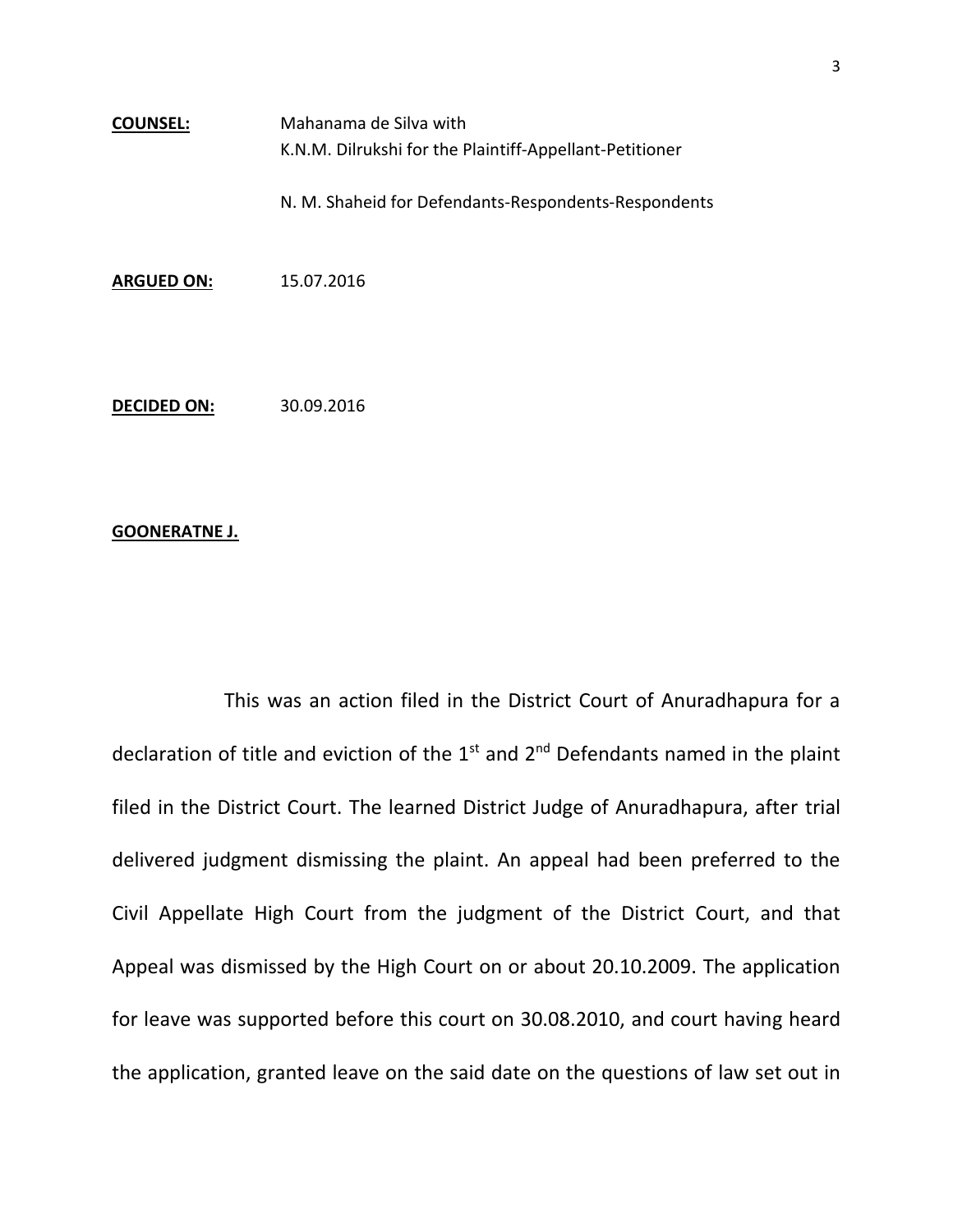paragraphs 17(a) and 17(b) of the petition dated 26.11.2009. The said question of law reads thus:

- (a) Has the High Court misdirected itself in holding that the corpus was an undivided and co-owned land on the basis of Deed P1 since the evidence was that after the execution of the said deed the vendees, namely the  $1<sup>st</sup>$ defendant and the said Seynul Abdeen, had possessed their respective shares separately and as two distinct and divided lots?
- (b) Has the High Court misdirected in law in holding that the order made in respect of the said preliminary issue No. 22 is not final and conclusive? Is the said determination obnoxious to section 147 of the Civil Procedure Code?

It is unfortunate that the hearing of this case had been postponed since 30.08.2010, for various reasons. However, a further petition dated 23.10.2014 was filed by the Plaintiff-Appellant-Petitioner moving this court to admit fresh evidence which had emerged subsequent to supporting this application for leave, and this order concerns only the admission of fresh evidence at the stage of appeal. The application of learned counsel for appellant to admit fresh evidence is clearly stated in the petition dated 23.10.2014. To state very briefly it is pleaded that the deceased Sella Marrikar Seyinul Abdeen who was the owner of the land described in the schedule to the plaint transferred the land in dispute to the 1<sup>st</sup> Defendant-Respondent-Respondent by deed bearing No.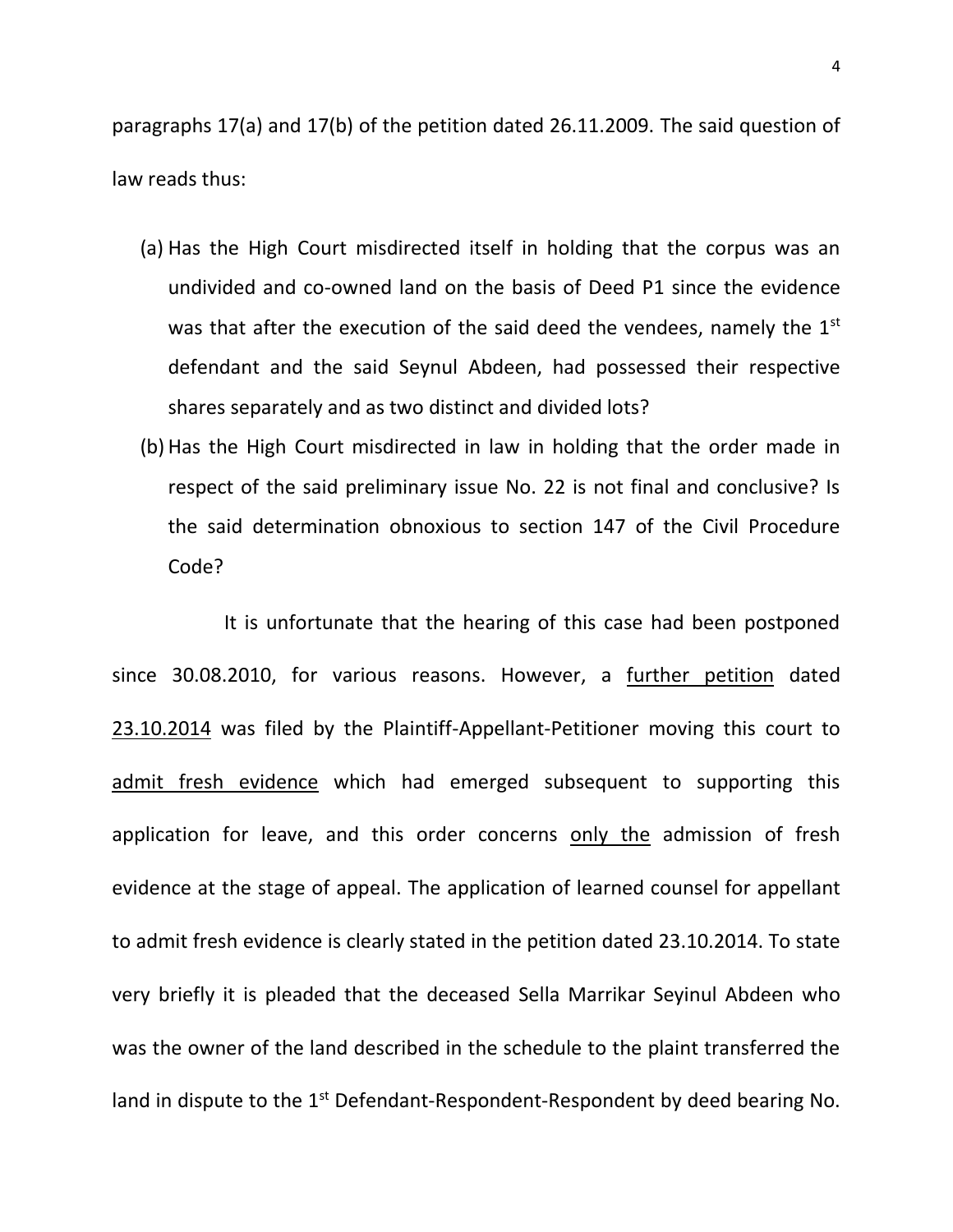5862 dated 23.2.1998. (correct Deed No and date to be ascertained) Subsequent to the delivery of the judgment by the District Court the learned Magistrate of Anuradhapura convicted the 1<sup>st</sup> Defendant-Respondent-Respondent and two others for forgery of the deed in question bearing No. 9075. (Order A1). The 1<sup>st</sup> Defendant-Respondent-Respondent appealed to the High Court from the order of conviction, and the High Court affirmed the Order of the Magistrate (Order A2)

The only matter to be decided at this stage is whether fresh evidence pertaining to the forgery of the deed (A1 & A2) could be admitted, to enable this court to consider same at the hearing of this appeal. The learned Magistrate and the High Court Judge confirm that the deed in question bearing No. 9075 was a forgery. In the subsequent petition (dated 23.10.2014) it is disclosed that the Defendant-Respondent-Respondent has filed a Leave to Appeal Application SC/LA/67/2014 against the order of the learned High Court Judge and it is pending in this court. One argument that could be advanced would be that since the Leave to Appeal Application SC/LA/67/2014 is pending new material or fresh evidence should not be admitted, as the question of forgery would depend on the outcome of the said Leave to Appeal Application. On the other hand it could be contended that even though the Apex Court need to decide on the above question the material relevant to the case could be placed before court as fresh material and it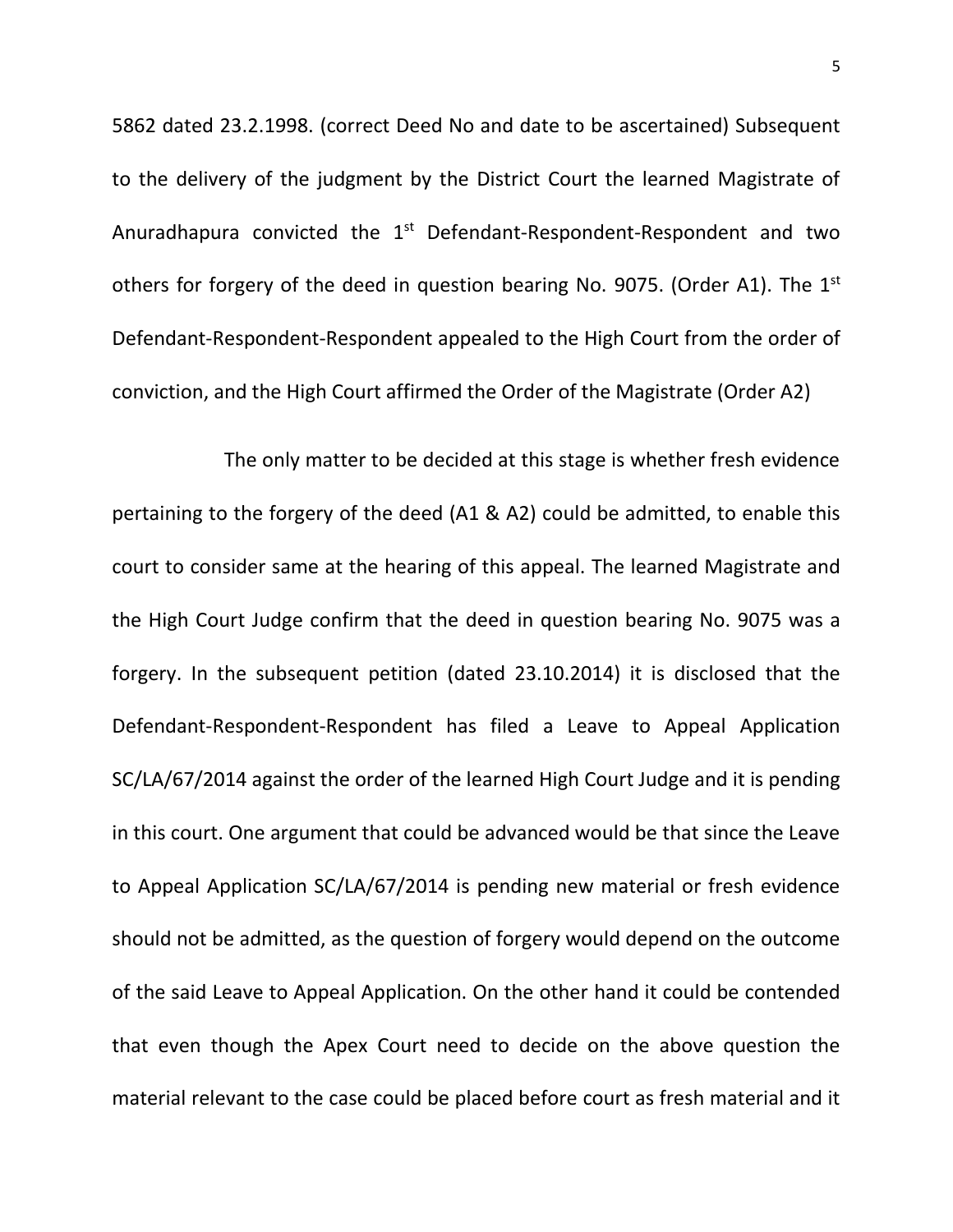would be a matter for court to either accept or reject such material (A1 & A2) irrespective of the outcome of the Leave to Appeal Application.

In *Ratwatte Vs. bandara 70 N.L.R 231* - Pgs 475/476…

In *Ratwatte Vs. Bandara et al…,* it was laid down by the Supreme Court, following an English decision, that reception of fresh evidence in a case at the stage of appeal may be justified if three conditions are fulfilled, viz.,

- (i) it must be shown that the evidence could not have been obtained with reasonable diligence for use at the trial;
- (ii) the evidence must be such that, if given, it would probably have an important influence on the result of the case, although it may not be decisive;
- (iii) the evidence must be such as is presumably to be believed or, in other words, it must be apparently credible although it need not be incontrovertible.

The English decision followed in this case was *Ladd vs. Marshall,*  where Denning, L. J enumerated those three conditions.

It may be helpful to ascertain the position of the land in dispute at least to a point prior to variance of facts between the parties. (The position of the case need to be dealt at a proper hearing). Petitioner states that the original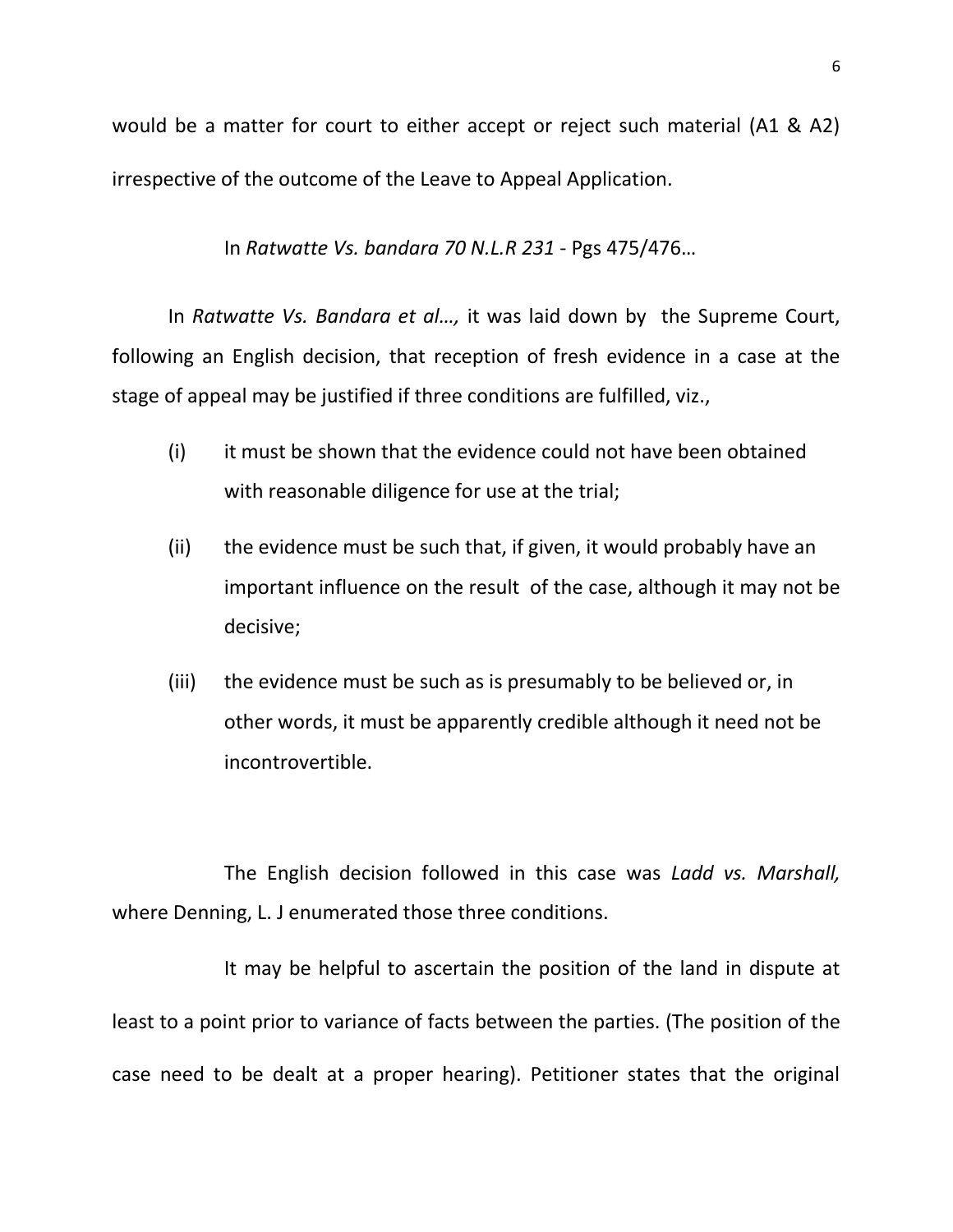owner of the land called "Kattakuduwa" in extent of 34 perches was one S.Kulasekera and his wife and both of them sold  $1/4^{\text{th}}$  share of the land to the  $1^{\text{st}}$ Defendant and Sella Marrikar Seyinul Abdeen. Petitioner claims his share of the land through Sella Marrikar Seyinul Abdeen. On the demise of the said Sella Marrikar Seyinul Abdeen the said Abdeen's wife and children sold the land to the Petitioner by deed No. 79 (P1). 1<sup>st</sup> Defendant-Respondent claims that Sella Marrikar Seyinul Abdeen sold his share to the  $1<sup>st</sup>$  Defendant by Deed No. 9075 which according to the Petitioner was a forged deed. As such the question of forgery seems to be at the forefront of this case and subsequent application to admit fresh evidence.

However if the question of forgery and orders A1 & A2 are contested, until finality is reached A1 and A2 may not show the expected results. In fact learned counsel for Defendant-Respondent-Respondent submitted to this court that the Leave to Appeal Application SC/LA/67/2014 is pending in the Supreme Court challenging the High Court Order (A2).

Forgery as contemplated by the Penal Code is an offence which is illegal and contrary to law. Illegality is a question of law which could be raised at any stage of a suit. I am also mindful of Section 44 and 41A of the Evidence Ordinance. It reads thus: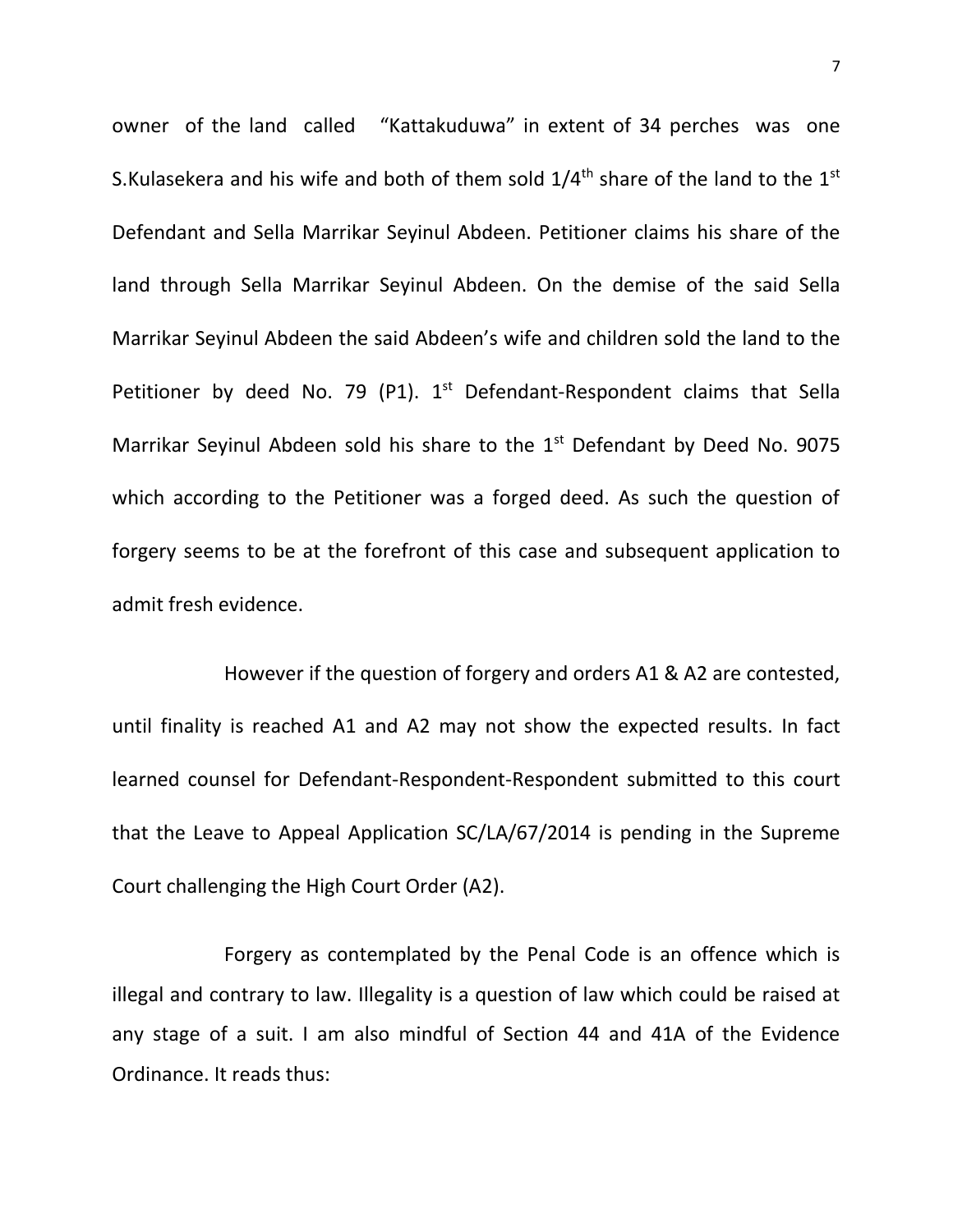#### **44. Fraud, collusion, or incompetence of court may be proved.**

Any party to a suit or other proceeding may show that any judgment, order, or decree which is relevant under sections 40, 41, 41A, 41B, 41C or 42 and which has been proved by the adverse party, was delivered by a court not competent to deliver it, or was obtained by fraud or collusion.

#### **41A. Relevancy of judgments recording convictions in civil proceedings.**

- (1) Where in an action for defamation, the question whether any person committed a criminal offence is a fact in issue, a judgment of any court in Sri Lanka recording a conviction of that person for that criminal offence, being a judgment against which no appeal has been preferred within the appealable period or which has been finally affirmed on appeal, shall be relevant for the purpose of proving that such person committed such offence, and shall be conclusive proof of that fact.
- (2) Without prejudice to the provisions of subsection (1) , where in any civil proceedings, the question whether any person, whether such person is a party to such civil proceedings or not, has been convicted of any offence by any court or court martial in Sri Lanka, or has committed the acts constituting an offence, is a fact in issue, a judgment or order of such court or court martial recording a conviction of such person for such offence, being a judgment or order against which no appeal has been preferred within the appealable period, or which has been finally affirmed in appeal, shall be relevant for the purposes of proving that such person committed such offence or committed the acts constituting such offence.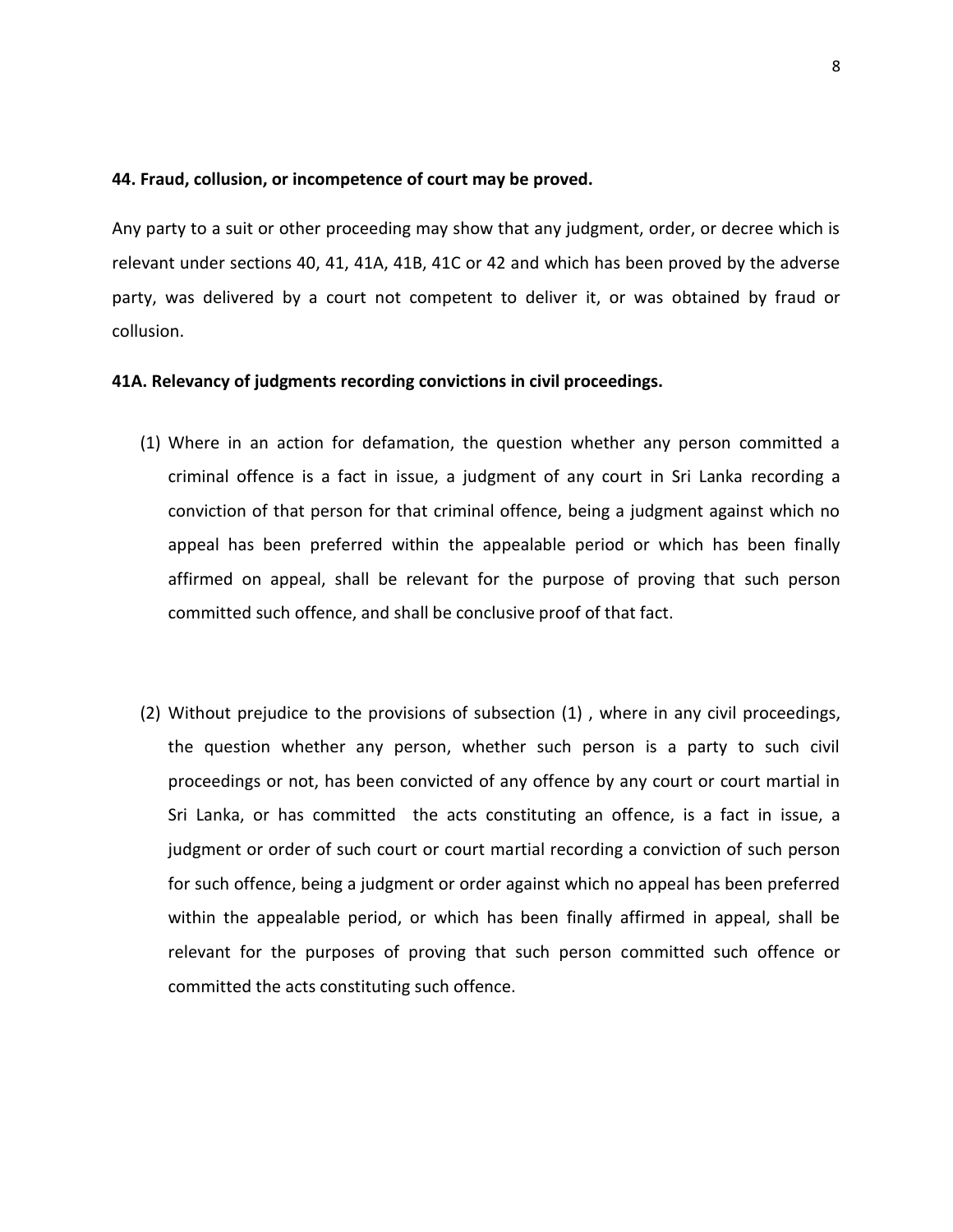The above sections of the Evidence Ordinance are quite clear and does not need further explanations. However finality on A1 & A2 will be reached at the conclusion of the Leave to Appeal application to the Supreme Court, and its outcome. (SC/Spl Leave to Appeal No. 67/2014).

In all the above circumstances the application to admit fresh evidence is justified provided finality is reached accordingly in the pending Leave to Appeal application, which should favour the Plaintiff-Appellant-Petitioner, and not otherwise. The Plaintiff-Appellant-Petitioner was not able to place the evidence of forgery before the District Court as material based on conviction by the Magistrate's Court and the High Court was available only by 19.03.2014. The question of forgery will if admitted in law, would have an important influence on the final outcome of the case and such evidence may be apparently credible. Therefore this court is of the view that application of the Plaintiff-Appellant-Petitioner cannot be allowed at this stage, unless some finality could be gathered from the above Leave to Appeal Application. It would be premature at this stage to admit the evidence or the orders A1 & A2. As such I am not in a position to accede to the application of the Petitioner to admit fresh evidence. However if at the hearing of the final appeal it could be considered by this court if Leave to Appeal is refused.